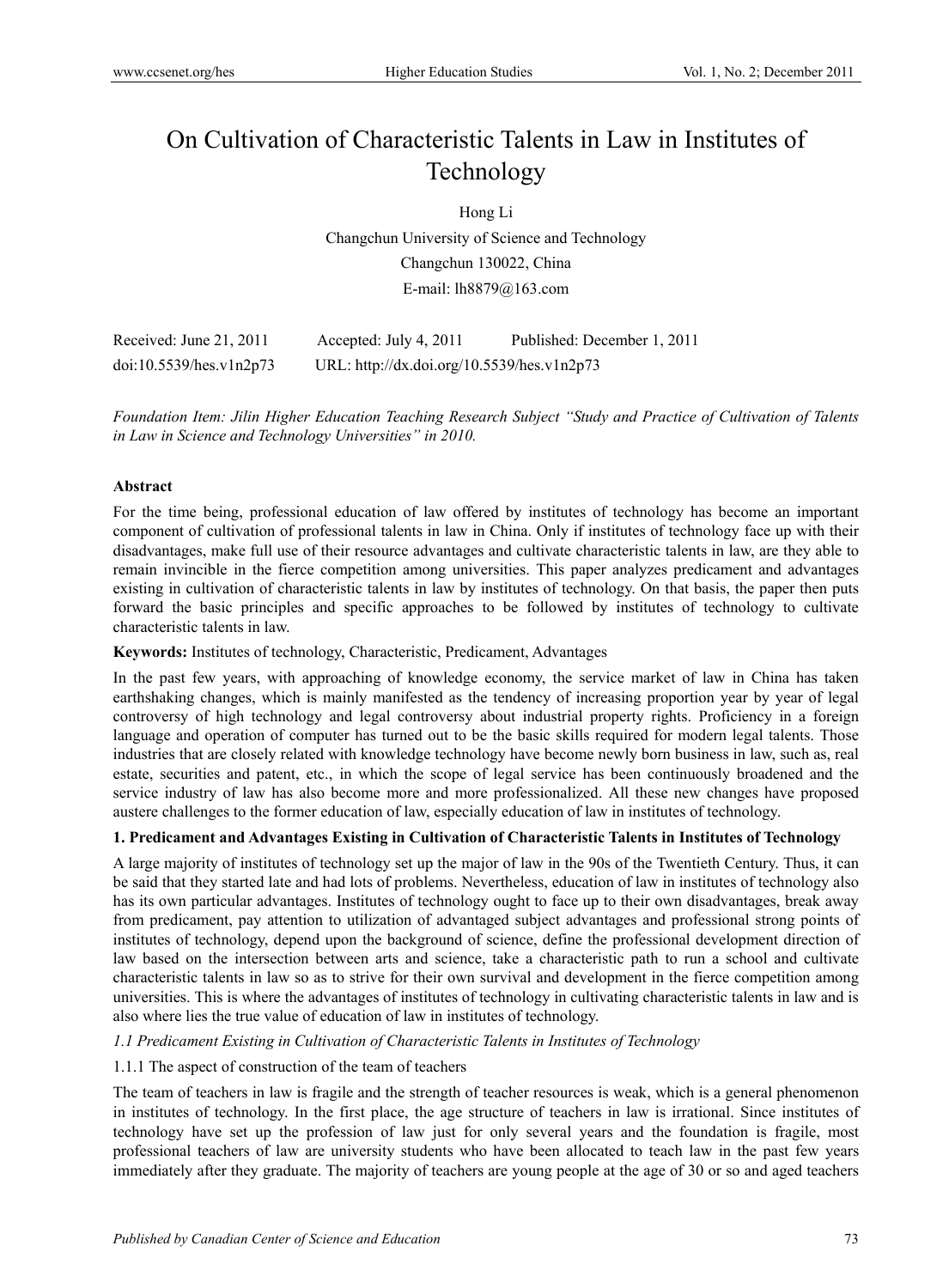above the age of 45 with rich experiences are in serious shortage, the phenomenon of fault being serious. In the second place, the educational background structure of teachers in law is irrational. The proportion of teachers with the degree of doctor in law is relatively low and a large majority of teachers of law are graduates, and even some teachers merely have the educational background of undergraduate degree. In the third place, the title structure of teachers of law is irrational. Since a large majority of teachers in the team of teachers in law are young people, most teachers of law have the title of lecturer, and a minority of teachers in law have senior professional titles above associate professor. In the fourth place, the academic capacity of teachers of law is relatively weak and their scientific research level is low, lacking in high level academic foregoers. There are a limited number of teachers of law who have published research projects, monographs and papers. Especially, there are even fewer teachers of law who have published high-level scientific achievements in any national social science foundation item, provincial foundation item or national first – class academic journal.

#### 1.1.2 The aspect of establishment of teaching hardware facilities

Quite a lot of institutes of technology open the department of law only to satisfy the requirement to transfer from a former professional university to a comprehensive university, and the department of law is regarded as nothing more than a "green leave" serving as a foil to the "red flower" of the departments of science and engineering. In the meantime, institutes of technology have set up the department of law for a limited period of time, together with a limited number of students, so this department has not aroused as sufficient emphasis as the departments of science and engineering. The schools are insufficient in investment of funds and the funds for the department of law to run the department is in shortage, deficient in hardware facilities of teaching. Some universities even have not had independent occasions for laboratories required by the department of law, such as, the moot court, etc.

#### 1.1.3 The aspect of construction of books and reference materials

Books and reference materials are an important information resource for students of law and are an important factor that affects the knowledge scope and professional level of students. A department of law that owns a number of 400 students should have a total collection of more than 100,000 volumes in the library, among which there should be at least 10,000 kinds of books about law that have been published in the recent five years and each kind of book should be more than 30 volumes. In addition, the library of law ought to contain other books about humanities and social sciences in order to provide students with relevant necessary knowledge about humanities and social sciences. However, there has not had special library of law in the libraries of most institutes of technology. Even if they have a special library of law, the collection of books about law was old-fashioned, out-dated and deficient in academic quality as a result of shortage of funds and lack of investment of funds throughout the year.

## *1.2 Advantages Existing in Cultivation of Characteristic Talents in Institutes of Technology*

## 1.2.1 Profound scientific deposits

In modern society, science and technology is the primary productive forces. Some courses of the department of law are closely related with the natural science and technology, such as, patent law, real estate law and financial law, etc., which contain abundant knowledge of science and technology and natural science. Institutes of technology is the cradle for scientists and engineers and are the fresh troops for knowledge innovation and technology innovation, which possess a large quantity of excellent talents, abundant scientific research strength, unique advantages in science and engineering and profound deposits, which offer convenience for students of institutes of technology to select courses in the subjects of science and engineering. Especially, selection of science and engineering courses with connotation of economy and management, such as, knowledge economics and project management, etc., can greatly enrich the natural science and technology knowledge of students of law, cultivate students' mode of thinking in science and engineering and enhance the scientific and cultural quality of students of law (Xu Songlin, 2001).

## 1.2.2 Rich industrial resources

The employment situation of graduates has always been an important factor to measure the teaching quality of a university. In the past several years, the employment situation of students in the major of law has been unoptimistic. On one hand, the scale of enrollment of students in law all over the country has been unprecedentedly inflated and the number of graduates in law has been on the increase for years on end. On the other end, a great contrast has been formed between the gradually converged model of cultivation of talents in law and the diversified social demands. However, the department of law in institutes of technology has its own particular advantages in science and engineering, with abundant industrial resources in opto-electrical industry, maritime industry, water conservancy industry and building industry, etc., in which institutes of technology have great influential power, which helps them to cultivate characteristic talents of law in relevant fields. Thus, institutes of technology have to give full play to this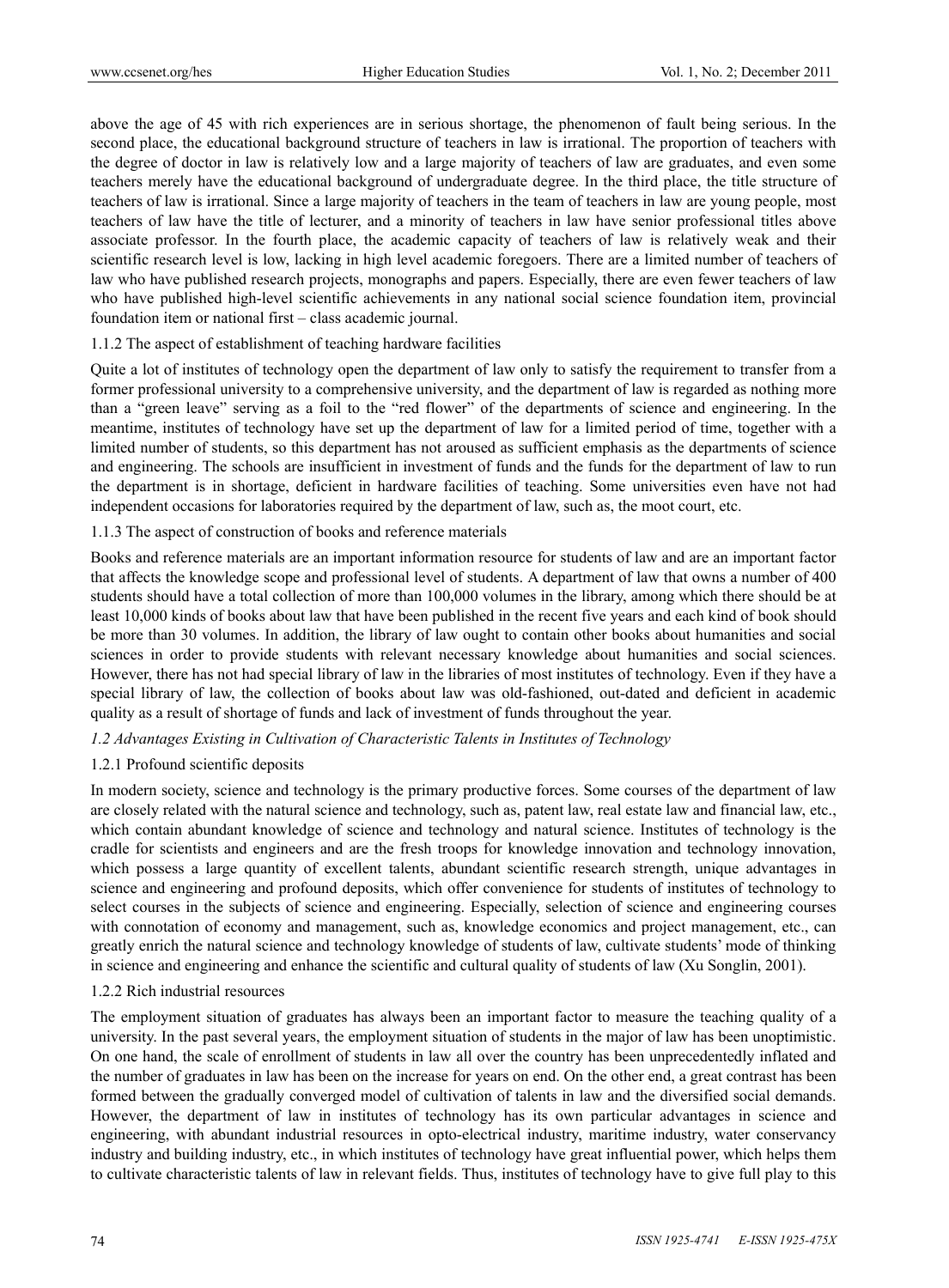advantage, take the initiative in getting contact with relevant industries, help recommend graduates of law and promote employment of graduates of law (Zheng Shibao, 2007).

## **2. Principles to Be Followed by Institutes of Technology to Cultivate Characteristic Talents in Law**

# *2.1 The Principle of Particularity*

In the final analysis, the education of law in institutes of technology ought to have its own particularity, and then the education of law in these institutes can survive in the long run and continue to be developed. The education of law in institutes of technology should not take the former path of the traditional education of law, but should concentrate on combining the particular characteristics of institutes of technology and their actual situation to define their own professional development direction, and take their own new path of running a particular school, with combination of arts and science and penetration of arts and science.

## *2.2 The Principle of Applicability*

Law is a subject with strong applicability. The principle of applicability requires institutes of technology to face up to the society and to the market of demands on talents in law in their cultivation of talents, which requires them to cultivate compound talents of law both with professional knowledge of law and with professional knowledge and capacity in agriculture, fiscalit, finance, trade, science and technology, education, culture and sanitation, etc. It is the everlasting vitality of the department of law in institutes of technology to serve for practice of establishment of rule by law, to serve the market economy and to serve the local regional economic construction.

## **3. Specific Approaches for Institutes of Technology to Cultivate Characteristic Talents in Law**

## *3.1 To Strengthen Construction of Teacher Resources*

The department of law in institutes of technology ought to be closely combined with the target of talents cultivation so as to establish a professional team of teachers in law with rational age structure, high degree of doctors and spirit of innovation. In order to achieve this, the institutes have to adopt the method of combining cultivating and introducing teachers with employing full-time and part-time teachers. They should cultivate and introduce a certain quantity of scientific research personnel with innovation spirit and innovative capacity, develop and expand the team of scientific research personnel, gradually form a superiority scientific team, integrate scientific research strength and enhance the structure of the team so as to adapt to the need of scientific research work. Those institutes of technology that are qualified may preserve one to two professional foreign teachers in the long run, set up the system of senior visiting scholar, absorb advanced domestic and foreign talents to visit or cooperate in terms of scientific research, and enable the teachers and students of the institutes to be able to keep track of the frontier academic tendency of law, to broaden their vision of field and improve their academic tastes. In terms of the quantity, the institutes of technology have to have a basic proportion of teachers and students and pay attention that at least each core curriculum of the department of law should be equipped with two to three full-time teachers who can be classified into the roles of A and B so as to help to form the team of teaching and establishment of the curriculum. Teaching hours of the teachers should be limited to a certain period of time so as to guarantee that teachers have enough time to prepare their classes with all their heart, conduct scientific research and offer guidance to students. It is necessary to have a certain proportion of academic pacesetters at home who have certain academic influential strength, provincial experts and new century talents in the Ministry of Education, etc. as the foregoers of the establishment of the law department.

## *3.2 To Strengthen Construction of Books and Reference Materials*

Undergraduate teaching proficiency assessment by the Ministry of Education requires that, each student should possess more than 80 volumes of books and reference materials. Considering this requirement, each student should have an appropriate number of 40-50 volumes of professional books and reference materials. Therefore, the universities have to increase the quantity and categories of books and reference materials and pay attention to timely updating according to the number of students in the universities. With development of social informationization, network has become an important approach for students and teachers to obtain information resources. Thus, the universities ought to strengthen construction of network library materials, provide students with the convenience to read well-known website and information free of charge through a variety of means, attempt to create conditions to enable each students in the major of law to read monographs, journals, articles and other materials online and lay foundation for their writing their thesis. The universities should also strengthen management of the books and reference materials, make sound the system of borrowing library books and make all books and reference materials about law open to students.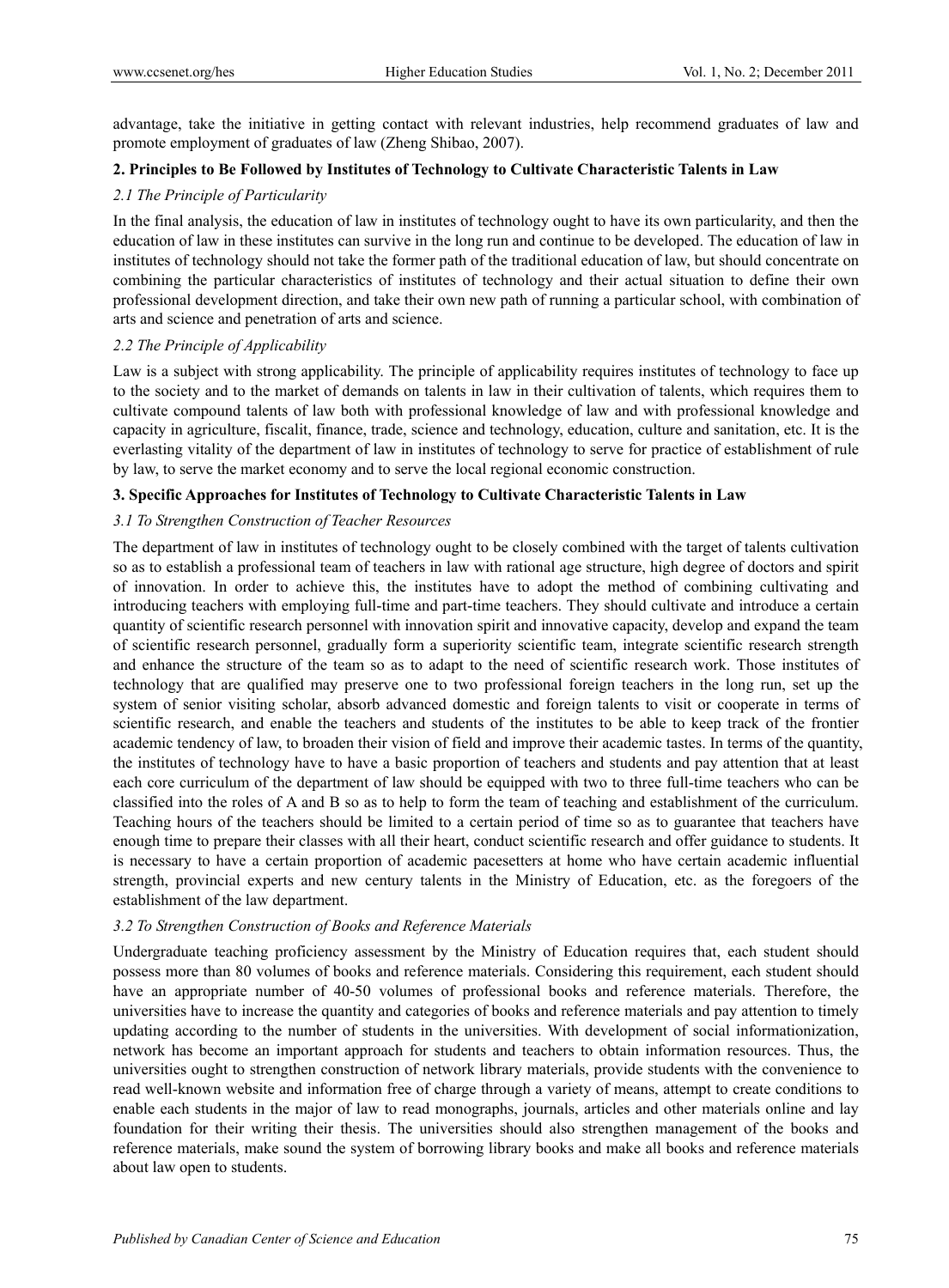## *3.3 To Pay Attention to Penetration and Integration and Law and Science*

Institutes of technology are an important base to disseminate and research natural science and engineering science, which have the superiority of subjects of advanced science and management, and, thus, can generate an interpenetrative interaction relation between law and these subjects. The major of law has a lot of aspects that are interlinked with the major of science and engineering. Thus, construction of the major of law in institutes of technology has to be based on combination of law with science and engineering. In setting of the direction of subjects in the major of law, the institutes can take into consideration of the superiority subjects of science and engineering, with interaction within the campus, adopting others' strong points and avoiding their own weak points, making reference from each other and bringing out the best in each other (Xu Songlin, 2001). In the cultivation project of the major of law, in addition to some necessary courses with integration of arts and science, such as, scientific and technical law, communications law and national defense security law, etc., we also may set up some selective courses of law for the non-law majors, such as, intellectual property law and general jurisprudence, etc, so as to realize sharing of resources among different majors. Furthermore, as a result of differences in superiority of subjects in different institutes of technology, the characteristics of their education of law are also varied. For example, Beijing University of Aeronautics and Astronautics depends on its superiority in aeronautics and astronautics to set up the research center of outer space law, introduces outer space law and aeronautics law in its establishment of subject direction, course design and scientific research, realizes its leap forward development in the major of law and forms its core competitive strength that other universities are unable to compare with. In addition, the School of Law of Harbin Engineering University has its own superiority in "shipping industry, navy equipment, ocean development and nuclear energy application". Beijing University of Posts and Telecommunications has its superiority in network law, communications law and information law. Development of double degrees education in institutes of technology is also a better way to integrate arts and science. Double degree means that at the time when undergraduates obtain their bachelor's degree in taking the courses of their majors, they also take other majors' courses to obtain a degree of other majors. Exploration and practice of this sort of talent cultivation mode not only can satisfy demands of social development upon characteristic talents, but also can satisfy students' demand on their own individual development. In the meantime, this sort of cultivation mode is able to give full play to the subject superiority of institutes of technology and form their own characteristics in running the school.

#### *3.4 To Improve the Consciousness to Serve for Local Legal System Construction and Economic Development*

Teachers of the major of law ought to bear in mind the concept that education of law serves for local legal system construction and economic development and take the initiative in leading students to go outside of the campus. By means of searching for subjects for research from local legal system and economic construction practice, teachers can organize students to take part in research subjects, get themselves familiar with the society and employ what they have learned. Also, by means of all sorts of legal consultation or social investigation activities that are conducted by the communities, enterprises and schools, on one hand, teachers can assess the theoretical foundation of students and their capacity of social insight, and on the other hand, they can contribute their strength to local economic development and social stability. In the meanwhile, theory of law is finally to be applied to and serve the practice. Only if education of law is combined with local legal system and economic construction, can it really reflect its value and maintain its everlasting vitality (Li Long, 2007, 6, p.56). Also, teachers may sign an agreement of co-construction together with local court, procuratorate and law office, etc., such as, internship base. And they can invite local excellent law practitioners, such as, lawyers, judges, and procurators, to accept the position of guest professors in their universities, broaden students' vision of field through the various means of lecture, forum and so on, and guide students in their practice.

## *3.5 To Enhance the Teaching Level with Modern Education Technology*

Application of modern information technology in teaching activities is an important means and measure to enhance the quality of teaching of law. Cultivation of talents in law means and methods of teaching of law have to correspond with the requirement of information technology development. At present, quite a large number of institutions of higher learning have strengthened construction of digitalized teaching environment, such as, campus network, electronic library and multi-media classroom, which has created conditions for the vast majority of teachers and students to apply information technology. Teachers have to learn modernized education technology as fast as they can, update teaching means and positively guide students to participate in network teaching and practice.

In one word, only if cultivation of talents in law in institutes of technology continues to adapt to new changes in the law service market in China, can they be continuously developed and can they have everlasting vitality. Although institutes of technology still have lots of disadvantages compared with the comprehensive universities and professional universities of law, they also have their own advantages in subjects. It is believed that, the law